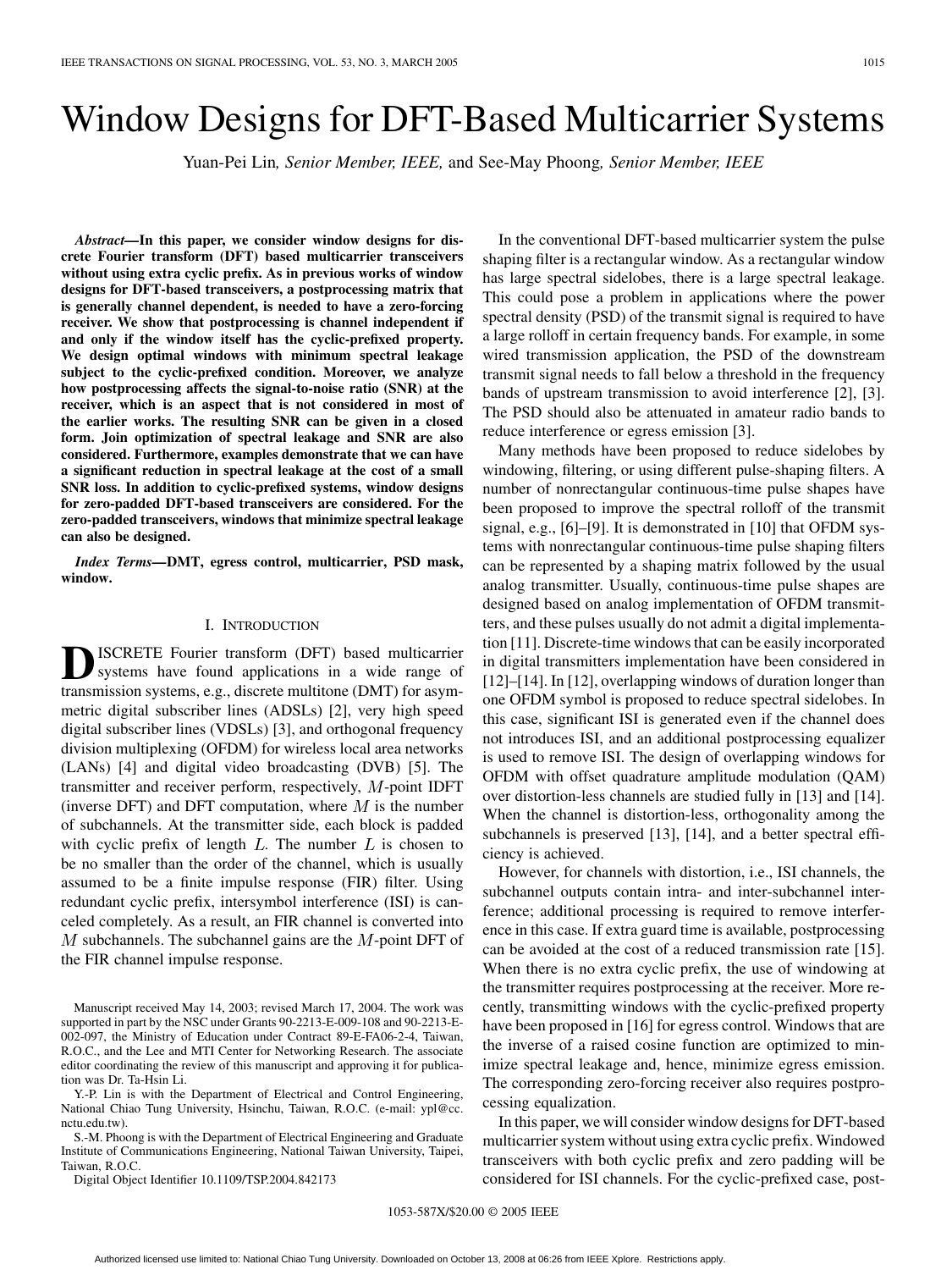

Fig. 1. Cyclic-prefixed DFT-based multicarrier system over a channel  $C(z)$  with additive noise  $\nu(n)$ .

processing is, in general, channel dependent. We will derive the explicit dependency on the channel and show that the postprocessing matrix that cancels ISI at the output of the receiver is channel independent if the window itself has the cyclic-prefixed property. In this case, the output of the transmitter has the usual cyclic-prefixed property. Techniques that exploit cyclic prefix for synchronization can still be used. We will design windows that minimize spectral leakage subject to the cyclic-prefixed constraint.

Moreover, we show that postprocessing can affect the SNR at the receiver, which is an aspect mostly overlooked in earlier window designs for DFT-based transceivers. We will see that the resulting SNR can be given in a closed form in terms of the transmit window if the channel noise is additive white Gaussian noise (AWGN). Furthermore, joint optimization of spectral leakage and SNR can be achieved by using an objective function that incorporates both terms. Examples will be given to demonstrate that a good tradeoff between spectral rolloff and SNR can be obtained through such an optimization. For the zero padding case, we will see that the postprocessing matrix depends on the window only but not on the channel. The output SNR, unlike the cyclic prefix case, depends on the window as well as the channel. A lower bound and an upper bound can be found for the SNR at the receiver. As in the cyclic prefix case, we design optimal windows that minimize the spectral leakage. The window can also be designed by jointly optimizing the SNR and spectral leakage.

The sections are organized as follows. In Section II, we consider windowed transceivers with cyclic prefix and derive the receiver for a given window. The zero padding case is considered in Section III. The design method and examples of windowed systems will be given in Section IV.

*Notations and Preliminaries:*

- 1) Boldfaced lowercase letters are used to represent vectors, and boldfaced uppercase letters are reserved for matrices. The notation  $A^{\dagger}$  denotes transpose-conjugate of **A**.
- 2) The function  $E[y]$  denotes the expected value of the random variable *.*
- 3) The notation  $\mathbf{I}_M$  is used to represent the  $M \times M$  identity matrix. The subscript is omitted whenever the size is clear from the context.
- 4) The notation diag( $\lambda_0 \lambda_1 \cdots \lambda_{M-1}$ ) denotes an  $M \times$  $M$  diagonal matrix with the kth diagonal element equal to  $\lambda_k$ .

5) The notation **W** is used to represent the  $M \times M$  orthogonal DFT matrix given by

$$
[\mathbf{W}]_{kn} = \frac{1}{\sqrt{M}} e^{-j\frac{2\pi}{M}kn}, \quad \text{for} \quad 0 \le k, n \le M - 1.
$$

6) An  $M \times M$  matrix C is called a circulant matrix if it is of the form

$$
\mathbf{C} = \begin{pmatrix} c_0 & c_{M-1} & c_{M-2} & \cdots & c_1 \\ c_1 & c_0 & c_{M-1} & c_2 \\ c_2 & c_1 & c_0 & c_3 \\ \vdots & \vdots & \ddots & \vdots \\ c_{M-1} & c_{M-2} & c_{M-3} & \cdots & c_0 \end{pmatrix} .
$$
 (1)

It is known that an  $M \times M$  circulant matrix can be diagonalized using  $M \times M$  DFT matrices. In particular, the matrix  $C$  can be expressed as

$$
C = W^{\dagger} \Gamma W \tag{2}
$$

where  $\Gamma$  is a diagonal matrix, whose M diagonal elements are the  $M$ -point DFT of the sequence  $\{c_0, c_1, \cdots, c_{M-1}\}$ . That is, . Conversely, any matrix of the form in (2) is a circulant matrix.

## II. DFT-BASED TRANSCEIVERS WITH CYCLIC PREFIX

In this section, we consider windowed DFT-based transceivers with cyclic prefix. The block diagram of the DFT-based transceivers with cyclic prefix is as shown in Fig. 1. The modulation symbols to be transmitted are first blocked into M by 1 vectors, where M is the number of subchannels. The input symbols  $s_k$  are passed through an M by M IDFT matrix, followed by the parallel-to-serial (P/S) operation and the insertion of cyclic prefix. The length of the cyclic prefix  $L$ is chosen to be equal to or larger than the order of the channel  $C(z)$ . At the receiver, the cyclic prefix is discarded, and the samples are again blocked into  $M$  by 1 vectors for  $M$ -point DFT computation. The scalar multipliers  $1/C_k$  are also called frequency domain equalizers, where  $C_0, C_1, \dots, C_{M-1}$  are the M-point DFT of the channel impulse response  $c_n$ . The prefix is discarded at the receiver to remove interblock interference. The transceiver is ISI free and the receiver is a zero-forcing receiver.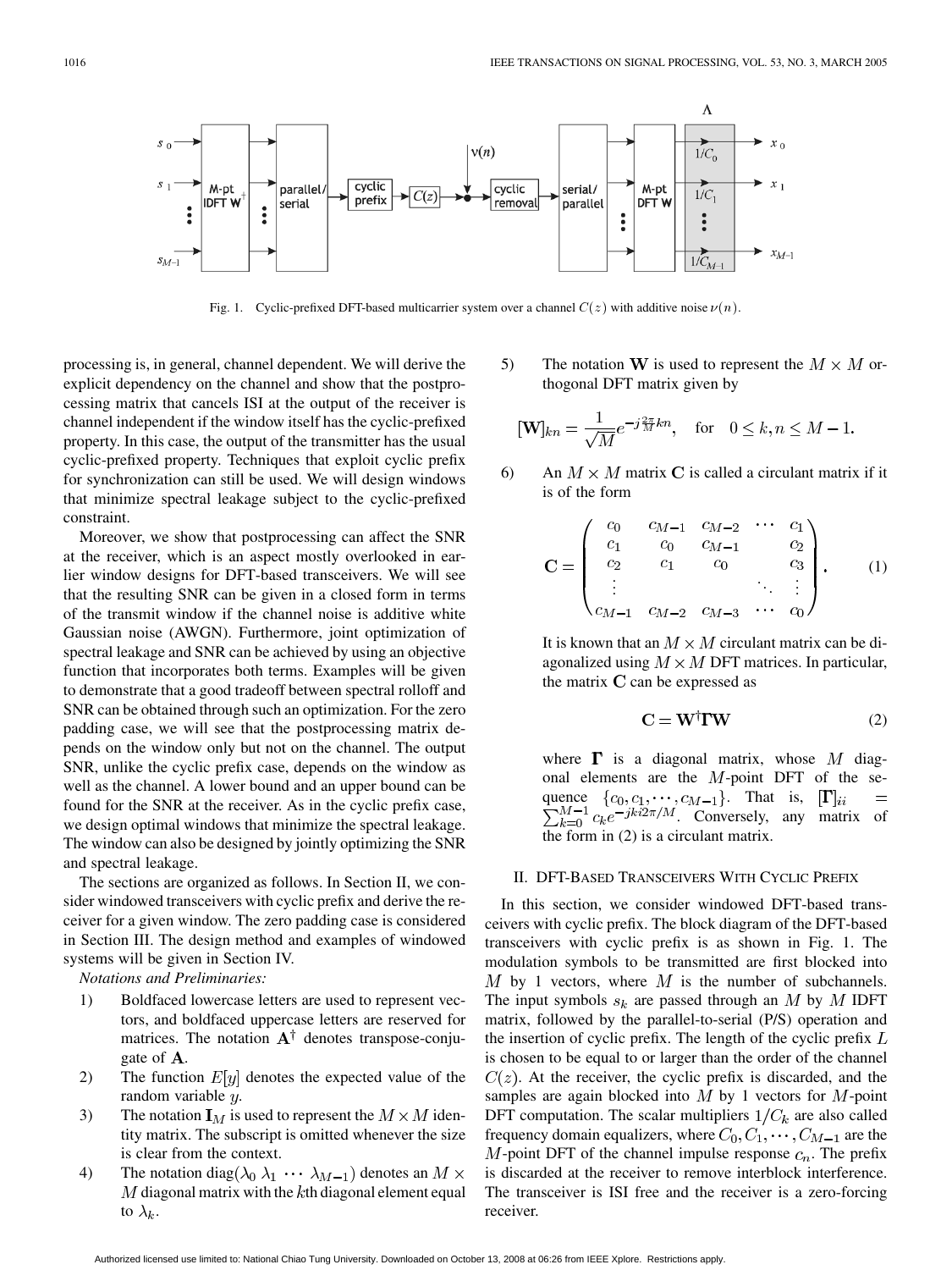

Fig. 2. Block-based representation of the transceiver in Fig. 1.



Fig. 3. Windowed DFT-based transceiver.

### *A. System Model*

The transceiver in Fig. 1 can be redrawn as in Fig. 2. The matrices G and S shown in Fig. 2 are of dimensions  $N \times M$ and  $M \times N$ , where  $N = M + L$ . They are given, respectively, by

$$
\mathbf{G}_{\rm cp} = \begin{pmatrix} \mathbf{0} & \mathbf{I}_L \\ \mathbf{I}_M \end{pmatrix} \mathbf{W}^{\dagger}, \text{ and } \mathbf{S}_{\rm cp} = \mathbf{W}(\mathbf{0} \quad \mathbf{I}) \tag{3}
$$

where we have used the subscript "cp" to highlight that these matrices are for the case of cyclic prefix. The matrix  $\Lambda$  indicated in Fig. 2 is diagonal and given by

$$
\mathbf{\Lambda} = \text{diag}\left(\frac{1}{C_0} \quad \frac{1}{C_1} \quad \cdots \quad \frac{1}{C_{M-1}}\right).
$$

We can obtain a windowed system by applying a window to each transmitter output block, as shown in Fig. 3. The length of the window is the same as the block length  $N$ . The window has coefficients  $d_0, d_1, \dots, d_{N-1}$ , with z-transform  $D(z)$ . The conventional system in Fig. 2 can be viewed as having a rectangular window with length  $N$ . Due to the nonrectangular window at the transmitter, the receiver needs an additional postprocessing matrix  $P$  to cancel intersubchannel interference. As there is no constraint on the matrix  $P$ , there is no loss of generality in considering the receiver of the form shown in Fig. 3. The transmitting matrix can be written as  ${\bf D}_{cp} {\bf G}_{cp}$ , where  ${\bf D}_{cp}$  is the diagonal matrix

$$
\mathbf{D}_{\rm cp} = \text{diag}(d_0 \quad d_1 \quad \cdots \quad d_{N-1}).\tag{4}
$$

We partition  **as** 

$$
\mathbf{D}_{\rm cp} = \begin{pmatrix} \mathbf{D}_0 & \mathbf{0} & \mathbf{0} \\ \mathbf{0} & \mathbf{D}_1 & \mathbf{0} \\ \mathbf{0} & \mathbf{0} & \mathbf{D}_2 \end{pmatrix}
$$

where  $D_0$  and  $D_2$  are of dimensions  $L \times L$ , and  $D_1$  is of dimensions  $(M - L) \times (M - L)$ . For a given window, we now derive the condition on  $P$  so that the overall system is ISI free.

*Lemma 1:* Consider the DFT-based transceiver with cyclic prefix in Fig. 3. The receiver is zero forcing if and only if the postprocessing matrix  $P$  is given by

$$
\mathbf{P}_{\rm cp} = \left[ \mathbf{W} \begin{pmatrix} \mathbf{D}_1 & \mathbf{0} \\ \mathbf{0} & \mathbf{D}_2 \end{pmatrix} \mathbf{W}^\dagger \right. \\ \left. + \mathbf{\Lambda} \mathbf{W} \begin{pmatrix} \mathbf{0} & \mathbf{C}_2 (\mathbf{D}_0 - \mathbf{D}_2) \\ \mathbf{0} & \mathbf{0} \end{pmatrix} \mathbf{W}^\dagger \right]^{-1} \tag{5}
$$

where  $C_2$  is an  $L$  by  $L$  lower triangle Toeplitz matrix with the first column given by  $(c_0 c_1 \cdots c_{L-1})^T$ .

A proof is given in the Appendix.

From the above lemma, we see that the solution of the postprocessing matrix depends on the window  **as well as the** channel. This channel dependency means that  $P_{cp}$  needs to be computed along with other channel-dependent parameters. To remove such a dependency, we observe that  $P_{\rm cp}$  is channel independent if  $D_0 = D_2$ . That is, the window itself has the cyclic-prefixed property. In this case, the postprocessing matrix is given by

$$
\mathbf{P}_{\rm cp} = \mathbf{W} \text{diag}\left(\frac{1}{d_L} \quad \frac{1}{d_{L+1}} \quad \cdots \quad \frac{1}{d_{N-1}}\right) \mathbf{W}^{\dagger}.
$$
 (6)

Notice that to have a channel-independent  $P_{cp}$  for any channel, the condition  $D_0 = D_2$  is not only sufficient but also necessary.

*Spectral Leakage:* Let  $D(e^{j\omega})$  denote the Fourier transform of the window function. The stopband energy of the window is

$$
S = \int_{\omega_s}^{2\pi - \omega_s} |D(e^{j\omega})|^2 \frac{d\omega}{2\pi}
$$
 (7)

Authorized licensed use limited to: National Chiao Tung University. Downloaded on October 13, 2008 at 06:26 from IEEE Xplore. Restrictions apply.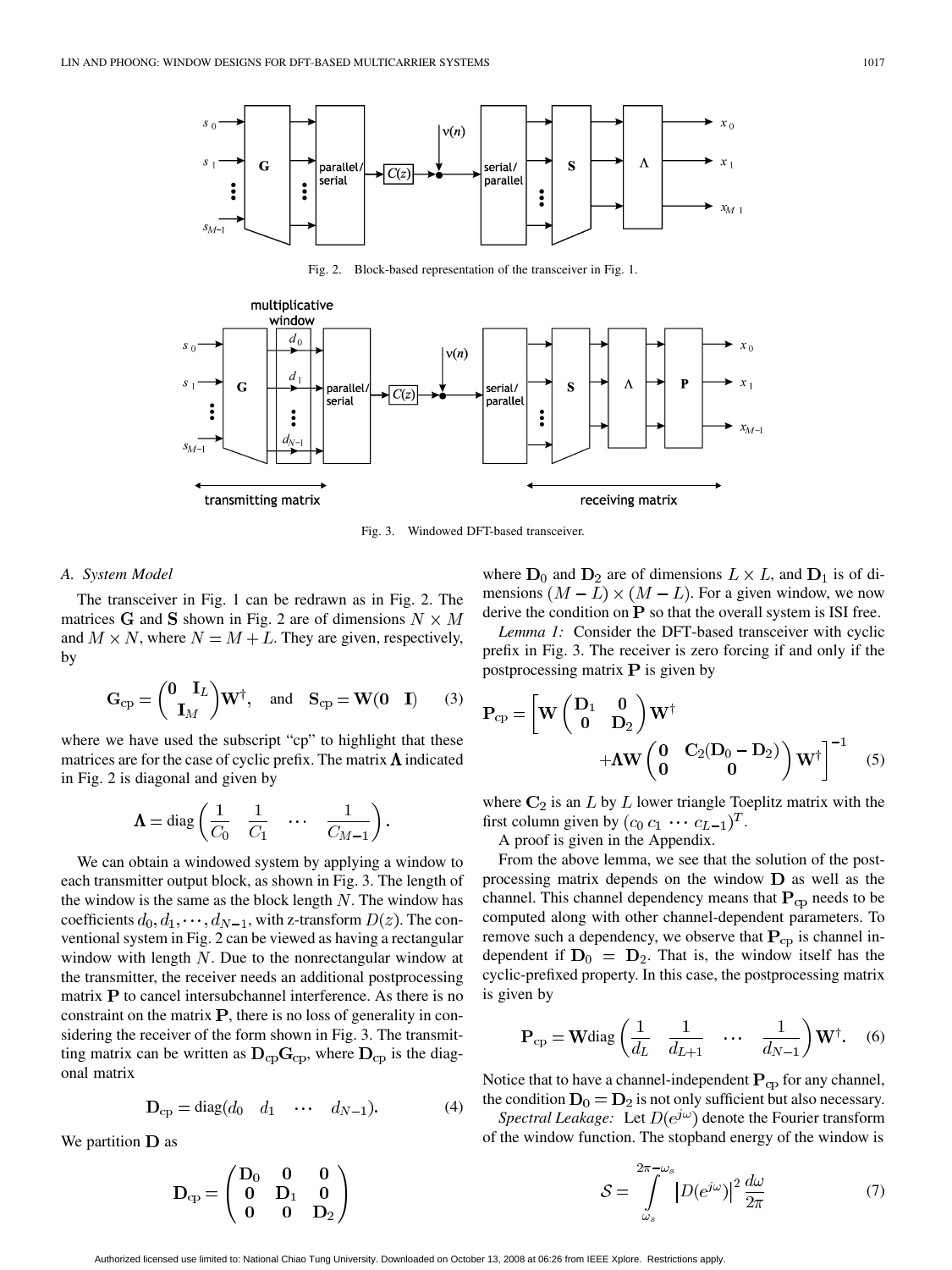

Fig. 4. Noise path at the receiver for (a) the cyclic prefix case and (b) the zero padding case.

where  $\omega_s = 2\pi/N$ . We define the spectral leakage  $\beta_{cp}$  as

$$
\beta_{\rm cp} \stackrel{\Delta}{=} \frac{\mathcal{S}_{\rm d, cp}}{\mathcal{S}_{\rm rec, cp}}\tag{8}
$$

where  $S_{rec}$  is the stopband energy of the rectangular window, and  $S_{d,cp}$  is the stopband energy of the window d. In Section IV, we will see how to design windows that improve the spectral leakage of the window subject to the cyclic prefix condition.

### *B. Noise Analysis*

We assume that the window has the cyclic-prefixed property and the postprocessing matrix is channel independent as given in (6). Suppose the channel noise  $\nu(n)$  is AWGN with variance  $\mathcal{N}_0$ . We constrain the transmission power to be the same as the conventional system with a rectangular window. That is, the window satisfies the condition

$$
\frac{1}{N} \sum_{k=0}^{N-1} |d_k|^2 = 1.
$$
\n(9)

Fig. 4(a) shows the noise path for the windowed system. The input noise vector  $\nu$  is a block of M Gaussian random variables drawn from the channel noise process  $\nu(n)$ . The autocorrelation matrix of the noise vector  $q$  is given by

$$
\mathbf{R}_q = \mathcal{N}_0 \mathbf{W}^\dagger \mathbf{\Lambda} \mathbf{\Lambda}^\dagger \mathbf{W}, \quad \text{where}
$$

$$
\mathbf{\Lambda} = \text{diag}\left(\frac{1}{C_0} \quad \frac{1}{C_1} \quad \cdots \quad \frac{1}{C_{M-1}}\right)
$$

From the above equation, we know that  $\mathbf{R}_q$  is a circulant matrix; all the elements in q has the same variance  $\sigma_q^2$  equal to

$$
\sigma_q^2 = \frac{\mathcal{N}_0}{M} \sum_{i=0}^{M-1} \frac{1}{|C_i|^2}
$$

Therefore,  $\mu_k$ , as indicated in Fig. 4(a), has variance . As the DFT matrix  $W$  preserves power, the total output noise power  $\mathcal{E}_{d,cp}$  is the sum of all  $\sigma_{u}^2$ . That is

$$
\mathcal{E}_{\rm d, cp} = \sigma_q^2 \sum_{k=L}^{N-1} \frac{1}{|d_k|^2} = \frac{\mathcal{N}_0}{M} \left[ \sum_{i=0}^{M-1} \frac{1}{|C_i|^2} \right] \left[ \sum_{k=0}^{M-1} \frac{1}{|d_k|^2} \right] \tag{10}
$$

where we have used the cyclic-prefixed property of the window.

In the conventional system, the window is rectangular with  $d_k = 1$ , for  $k = 0, 1, \dots, M - 1$ . The total output noise power in this case is simply

$$
\mathcal{E}_{\text{rec},\text{cp}} = \mathcal{N}_0 \sum_{i=0}^{M-1} \frac{1}{|C_i|^2}.
$$
 (11)

To compare the output noise with the conventional system with rectangular window for the same signal variance, we define the quantity SNR loss  $\alpha_{cp} = \mathcal{E}_{d,cp} / \mathcal{E}_{rec,cp}$ . Using (10) and (11), we have

$$
\alpha_{\rm cp} = \frac{1}{M} \sum_{k=0}^{M-1} \frac{1}{|d_k|^2}.
$$
 (12)

## III. DFT-BASED TRANSCEIVERS WITH ZERO PADDING

In a DFT-based transceiver with zero padding, for each block of size  $M$  to be transmitted,  $L$  zeros, instead of cyclic prefix, are padded. The zero-padded system can also be represented using the block-based transceiver in Fig. 2. Now, the matrices  **and** S in Fig. 2 are given by

$$
\mathbf{G}_{\mathrm{zp}} = \begin{pmatrix} \mathbf{W}^{\dagger} \\ \mathbf{0} \end{pmatrix}, \quad \mathbf{S}_{\mathrm{zp}} = \mathbf{W} \begin{pmatrix} \mathbf{I}_M & \mathbf{I}_L \\ \mathbf{0} & \mathbf{0} \end{pmatrix}.
$$

We can obtain a windowed system with zero padding from Fig. 3 by setting the last  $L$  window coefficients to zero. In this case, the transmitting matrix can be expressed as  $(D_{z_{\rm p}} W^{\dagger})$ , where  $D_{z_{\rm p}}$  is an  $M \times M$  diagonal matrix with  $\mathbf{D}_{\text{zp}} = \text{diag}(d_0 \ d_1 \ \cdots \ d_{M-1})$ . The window has M coefficients,  $d_0, d_1, \dots, d_{M-1}$ . The window is contrained to satisfy  $1/M \sum_{k=0}^{M-1} |d_k|^2 = 1$  so that it has the same transmission power as the zero-padded system with a rectangular window.

*Lemma 2:* Consider the DFT-based transceiver with zero padding. For a given transmit window, the receiver is zero forcing if and only if the postprocessing matrix  $P$  is given by

$$
\mathbf{P}_{\text{zp}} = \mathbf{W} \mathbf{D}_{\text{zp}}^{-1} \mathbf{W}^{\dagger}
$$

Authorized licensed use limited to: National Chiao Tung University. Downloaded on October 13, 2008 at 06:26 from IEEE Xplore. Restrictions apply.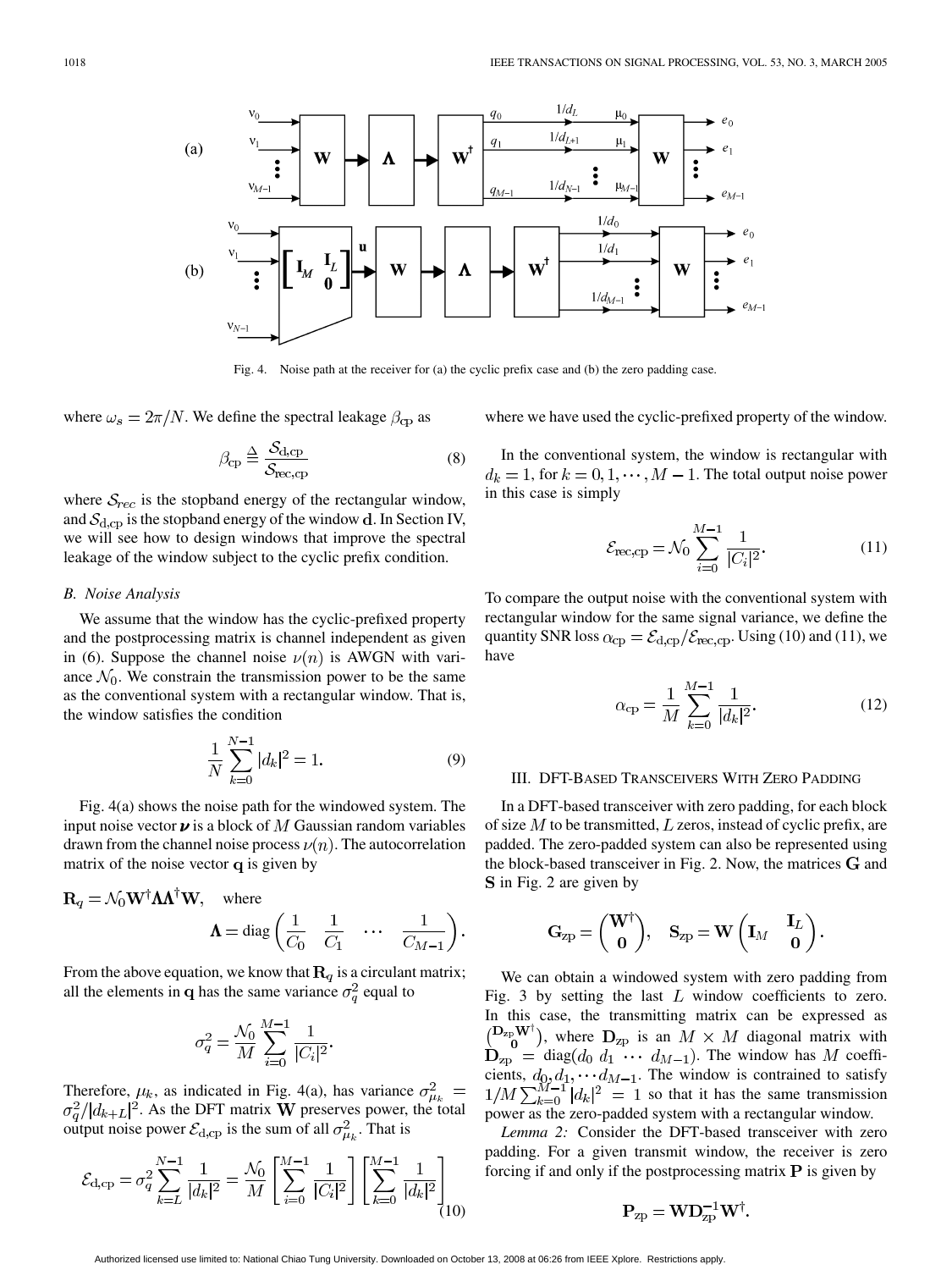*Proof:* As there is no interblock interference, the overall transfer function is

$$
\mathbf{T} = \mathbf{P}_{\text{zp}} \mathbf{\Lambda} \mathbf{W} \underbrace{\begin{pmatrix} \mathbf{I}_L & \mathbf{I}_L \\ \mathbf{0} & \mathbf{0} \end{pmatrix} \mathbf{B} \, \mathbf{D}_{\text{zp}} \mathbf{W}^\dagger}_{\text{C}}
$$

where **B** is an  $N \times M$  Toeplitz matrix with the first column given by  $(c_0 c_1 \cdots c_L 0 \cdots 0)^T$ . The matrix C, indicated in the above equation, is circulant, as in (1). Using  $C = W^{\dagger}TW$ in (2) and  $\Gamma = \Lambda^{-1}$ , we arrive at

$$
\mathbf{T} = \mathbf{P}_{\text{zp}} \mathbf{W} \mathbf{D}_{\text{zp}} \mathbf{W}^{\dagger}
$$

The receiver is zero-forcing solution, i.e.,  $T = I$ , if and only if  $P_{zp} = WD_{zp}^{-1}W^{\dagger}.$ 

Similar to the cyclic-prefixed case, we define the spectral leakage  $\beta_{\text{zp}}$  as

$$
\beta_{\rm zp} = \frac{\mathcal{S}_{\rm rec, zp}}{\mathcal{S}_{\rm d, zp}}
$$

where  $S_{\text{rec,zp}}$  is the stopband energy of the rectangular window with length  $M$ . The expression is exactly as in (7). The only difference is that the window is now a window of  $M$  coefficients. For a given window, we can also compute the total output noise power  $\mathcal{E}_{d,zp}$ , as in the cyclic prefix case. We can also define the SNR loss as the ratio of the total output noise power of the windowed system over that of the zero-padded DFT-based transceiver with a rectangular window

$$
\alpha_{\text{zp}} \stackrel{\Delta}{=} \frac{\mathcal{E}_{\text{d,zp}}}{\mathcal{E}_{\text{rec,zp}}}.
$$

The total output noise power for a given window  $\bf{d}$  is given in the following lemma.

*Lemma 3:* Consider the windowed DFT-based transceiver system with zero padding in Fig. 3. The channel noise is AWGN with variance  $\mathcal{N}_0$ . The total output noise power is given by

$$
\mathcal{E}_{\rm d, zp} = \frac{\mathcal{N}_0}{M} \sum_{i=0}^{M-1} \frac{1}{|d_i|^2} \sum_{k=0}^{M-1} \frac{1}{|C_k|^2} + \mathcal{N}_0 \sum_{i=0}^{L-1} [\mathbf{A}^\dagger \mathbf{A}]_{ii}
$$
  
where  $\mathbf{A} = \mathbf{W} \mathbf{D}_{\rm zp}^{-1} \mathbf{W}^\dagger \mathbf{\Lambda} \mathbf{W}.$  (13)

*Proof:* Fig. 4(b) shows the noise path at the receiver for the zero-padded system with windowing. The input noise vector  $\nu$ is of dimensions  $N \times 1$ . Let

$$
\mathbf{u}_1 = \begin{pmatrix} \mathbf{I}_M & \mathbf{0} \\ \mathbf{0} & \mathbf{0} \end{pmatrix} \boldsymbol{\nu}, \quad \mathbf{u}_2 = \begin{pmatrix} \mathbf{0} & \mathbf{I}_L \\ \mathbf{0} & \mathbf{0} \end{pmatrix} \boldsymbol{\nu}.
$$

Then, the noise vector **u** indicated in Fig. 4(b) is  $\mathbf{u} = \mathbf{u}_1 + \mathbf{u}_2$ . The output noise vector e can be expressed as

$$
\mathbf{e} = \underbrace{\mathbf{A}\mathbf{u}_1}_{\mathbf{e}_1} + \underbrace{\mathbf{A}\mathbf{u}_2}_{\mathbf{e}_2}
$$

where  $A = WD_{2D}^{-1}W^{\dagger}AW$ , as given in (13). As  $u_1$  and  $u_2$  are uncorrelated, the two noise vectors  $e_1$  and  $e_2$  are uncorrelated as well; the output noise power  $\mathcal{E}_{d,zp} = E[e^{\dagger}e]$  can be computed by adding together  $E[\mathbf{e}_1^{\mathsf{T}} \mathbf{e}_1]$  and  $E[\mathbf{e}_2^{\mathsf{T}} \mathbf{e}_2]$ . The noise vector  $\mathbf{u}_1$  is

obtained by blocking the channel noise, and the noise transfer function is similar to that of the cyclic prefix case. The noise variance  $E[e_1^{\dagger}e_1]$  can be computed using the technique for the cyclic prefix case, and we have

$$
E\left[\mathbf{e}_1^{\dagger} \mathbf{e}_1\right] = \frac{\mathcal{N}_0}{M} \left[\sum_{i=0}^{M-1} \frac{1}{|C_i|^2}\right] \left[\sum_{k=0}^{M-1} \frac{1}{|d_k|^2}\right].
$$

On the other hand, we notice that the elements of  $u_2$  are uncorrelated. Let  $y_i$  be an  $M \times 1$  column vector whose *i*th element is equal to  $[\mathbf{u}_2]_i$ , and all the other elements are zero for  $i = 0, 1, \dots, L - 1$ . That is,  $y_i$  for  $i = 0, 1, \dots, L - 1$  is given by  $[\mathbf{y}_i]_j = [\mathbf{u}_2]_i \delta(i-j)$ , for  $j = 0, 1, \dots, M - 1$ . Then,  $\mathbf{u}_2 = \sum_{i=0}^{L-1} \mathbf{y}_i$ , and therefore,  $\mathbf{e}_2$  can be expressed as

$$
\mathbf{e}_2 = \sum_{i=0}^{L-1} \underbrace{\mathbf{A} \mathbf{y}_i}_{\mathbf{f}_i} = \sum_{i=0}^{L-1} \mathbf{f}_i.
$$

Note that  $y_i$  has only one nonzero element, and hence, . As the elements of  $\mathbf{u}_2$  are uncorrelated, we have  $E[\mathbf{e}_2^1 \mathbf{e}_2] = \sum_{i=0}^{L-1} E[\mathbf{f}_i^1 \mathbf{f}_i]$ . Therefore

$$
E\left[\mathbf{e}_2^{\dagger} \mathbf{e}_2\right] = \sum_{i=0}^{L-1} \mathcal{N}_0[\mathbf{A}^{\dagger} \mathbf{A}]_{ii}.
$$

As  $E[\mathbf{e}^{\dagger} \mathbf{e}] = E[\mathbf{e}_1^{\dagger} \mathbf{e}_1] + E[\mathbf{e}_2^{\dagger} \mathbf{e}_2]$ , we arrive at the expression in (13).  $\triangle\triangle\triangle$ 

The expression in (13) implies  $\mathcal{E}_{d,zp}$  is an increasing function of L; as L increases, more diagonal terms  $\mathcal{N}_0[\mathbf{A}^\dagger \mathbf{A}]_{ii}$  are added. The value of  $\mathcal{E}_{d,zp}$  attains the maximum when  $L = M(L)$  is assumed to be  $\leq M$ ). The output noise power  $\mathcal{E}_{\text{rec,zp}}$  for the rectangular window case can be obtained by setting  $d_0 = d_1 =$  $\cdots = d_{M-1} = 1$  in the expression of  $\mathcal{E}_{d,cp}$  in (13). In particular, we can verify that  $\mathcal{E}_{\text{rec,zp}}$  is given by

$$
\mathcal{E}_{\text{rec,zp}} = \mathcal{N}_0 \frac{N}{M} \sum_{k=0}^{M-1} \frac{1}{|C_k|^2}.
$$

From (13), we see that unlike the cyclic prefix case,  $\alpha_{\text{zp}} =$  $\mathcal{E}_{d,zp}/\mathcal{E}_{rec,zp}$  is a quantity that depends on the channel. The following lemma gives a channel-independent lower and upper bound on  $\alpha_{\text{zp}}$ . The gap between the lower bound and the upper bound is 3 dB.

*Lemma 4:* Consider the windowed DFT-based transceiver system with zero padding in Fig. 3. The channel noise is AWGN with variance  $\mathcal{N}_0$ . The total output noise power is bounded as follows:

$$
\frac{\mathcal{N}_0}{M} \sum_{i=0}^{M-1} \frac{1}{|d_i|^2} \sum_{k=0}^{M-1} \frac{1}{|C_k|^2} \le \mathcal{E}_{\mathrm{d, zp}} \le \frac{2\mathcal{N}_0}{M} \sum_{i=0}^{M-1} \frac{1}{|d_i|^2} \sum_{k=0}^{M-1} \frac{1}{|C_k|^2}.
$$
\n(14)

The SNR loss  $\alpha_{\text{zp}}$  is bounded by

$$
\frac{1}{N} \sum_{i=0}^{M-1} \frac{1}{|d_i|^2} \le \alpha_{\text{Zp}} \le \frac{2}{N} \sum_{i=0}^{M-1} \frac{1}{|d_i|^2} \tag{15}
$$

where  $N = M + L$ .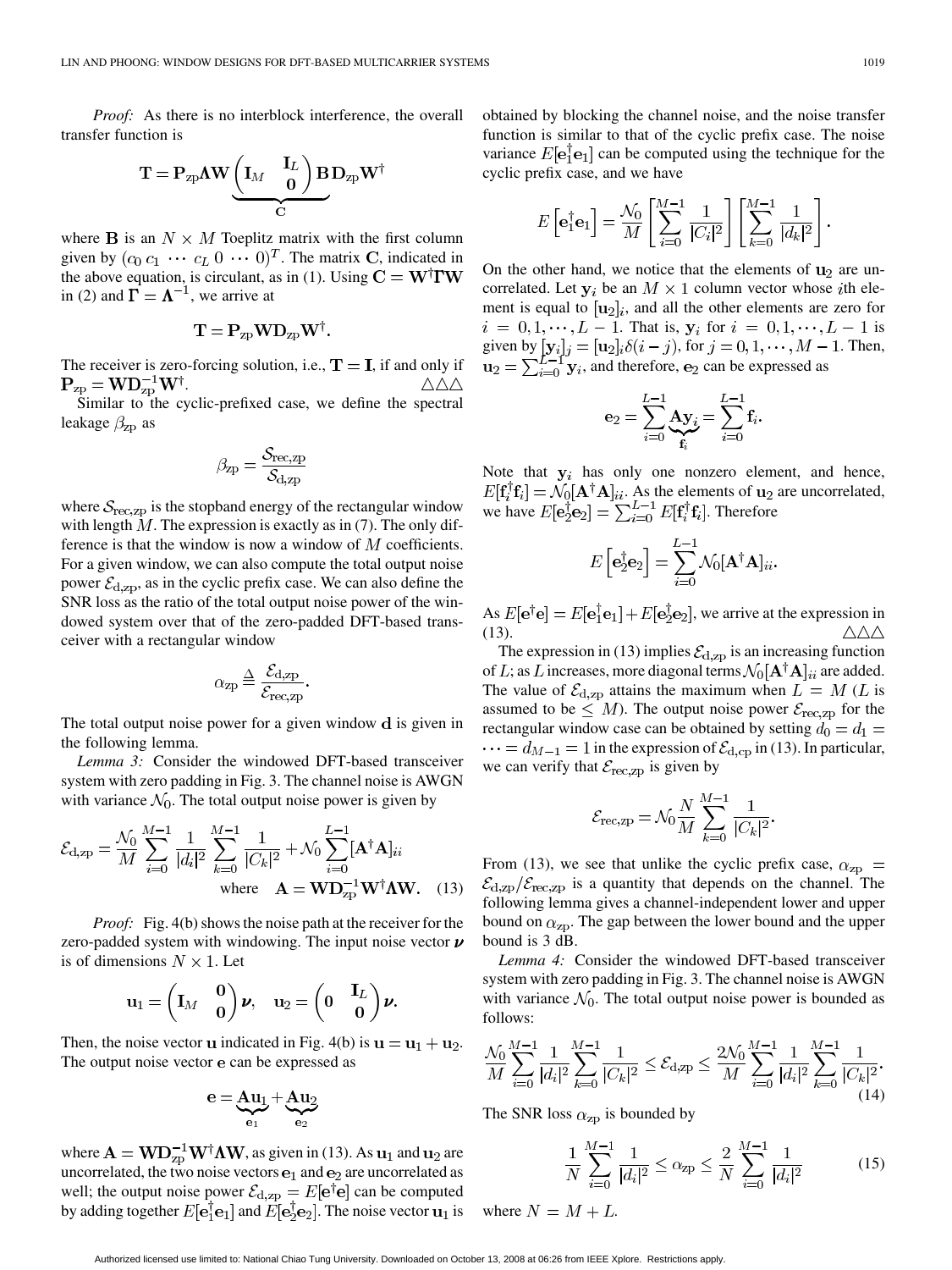*Proof:* From (13), we see the total output noise power  $\mathcal{E}_{\text{d},\text{cp}}$  reaches the minimum when  $L = 0$  and the maximum when  $L = M$ . When  $L = 0$ , , i.e., the lower bound in (14). When  $L = M$ , we can follow the procedure in the proof of Lemma 3 to show that . Using the bounds of  $\mathcal{E}_{d,zp}$  given in (14), we can obtain the bounds of  $\alpha_{\text{zp}}$  in (15).  $\triangle \triangle \triangle$ 

## IV. WINDOW DESIGNS

In this section, we will design optimal windows for cyclicprefixed and zero-padded systems to minimize spectral leakage. The use of windows improves the spectral rolloff of the transmitter outputs significantly. We will also optimize both spectral leakage and SNR by considering a joint objective function consisting of both terms. The joint optimization yields a tradeoff between spectral leakage and SNR.

#### *A. Windows for Cyclic-Prefixed Systems*

We have shown in Section II that a cyclic-prefixed window yields channel-independent postprocessing. We will design windows for cyclic-prefixed systems subject to this constraint. Let **d** be the N by 1 window vector and  $\hat{\mathbf{d}} = (d_L d_{L+1} \cdots d_{N-1})^T$ be a column vector containing only the last  $M$  coefficients of the window. The cyclic-prefixed property means that  $\mathbf d$  can be written as

$$
\mathbf{d} = \mathbf{F}\widehat{\mathbf{d}}, \quad \text{where} \quad \mathbf{F} = \begin{pmatrix} \mathbf{0} & \mathbf{I}_L \\ \mathbf{I}_M \end{pmatrix}.
$$

The Fourier transform of the window can be expressed as

$$
D(e^{j\omega}) = \mathbf{e}(e^{j\omega})\mathbf{F}\hat{\mathbf{d}}, \text{ where}
$$
  
\n
$$
\mathbf{e}(e^{j\omega}) = \begin{pmatrix} 1 & e^{-j\omega} & e^{-j2\omega} & \cdots & e^{-j(N-1)\omega} \end{pmatrix}.
$$
 (16)

It follows that the squared magnitude response of the window is

$$
|D(e^{j\omega})|^2 = \hat{\mathbf{d}}^{\dagger} \mathbf{F}^T \underbrace{\mathbf{e}^{\dagger}(e^{j\omega}) \mathbf{e}(e^{j\omega})}_{\mathbf{E}(e^{j\omega})} \mathbf{F} \hat{\mathbf{d}}
$$

where  $[\mathbf{E}(e^{j\omega})]_{mn} = e^{j\omega(m-n)}$ . The stopband energy of the window in (7) can be expressed as

$$
S = \hat{\mathbf{d}}^{\dagger} \mathbf{F}^T \underbrace{\int_{\omega_s}^{2\pi - \omega_s} \mathbf{E}(e^{j\omega}) \frac{d\omega}{2\pi} \mathbf{F} \hat{\mathbf{d}} = \hat{\mathbf{d}}^{\dagger} \mathbf{F}^T \mathbf{Q} \mathbf{F} \hat{\mathbf{d}}. \quad (17)
$$

The  $N \times N$  matrix **Q** is given by

 $\overline{a}$ 

$$
[\mathbf{Q}]_{mn} = \int_{\omega_s}^{2\pi - \omega_s} e^{j\omega(m-n)} \frac{d\omega}{2\pi} = \begin{cases} 1 - \frac{\omega_s}{\pi}, & m = n \\ -\frac{\sin((m-n)\omega_s)}{\pi(m-n)}, & \text{otherwise.} \end{cases}
$$

It is real, symmetric, and positive semi definite.

Using (17), we can see that the minimization of spectral leakage becomes the minimization of  $\hat{d}^{\dagger}F^{T}QF\hat{d}$ . As the product matrix  $\mathbf{F}^T \mathbf{Q} \mathbf{F}$  is positive semi definite, the objective function  $\hat{\mathbf{d}}^{\dagger} \mathbf{F}^T \mathbf{Q} \mathbf{F} \hat{\mathbf{d}}$  can be minimized by choosing  $\hat{\mathbf{d}}$  to be the eigen vector corresponding to the smallest eigen value of

**. As the matrix**  $**F**<sup>T</sup>**QF**$  **is real, the optimal window** also has real coefficients. Notice that the resulting window is different from the solution obtained in [[16\]](#page-8-0). In [\[16](#page-8-0)], the window is derived subject to the constraint that the window is the inverse of a raised cosine function.

*Symmetry of the Window:* The solution of the optimal window d obtained can be shown to be symmetric under a very mild assumption. To see that, let the smallest eigen value of  $\mathbf{F}^T \mathbf{Q} \mathbf{F}$  be  $\lambda$  and the associated eigen vector be v, i.e.,

$$
\mathbf{F}^T \mathbf{Q} \mathbf{F} \mathbf{v} = \lambda \mathbf{v}.
$$
 (18)

We assume the multiplicity of  $\lambda$  is one and  $\lambda \neq 0$ . Let **J** denote the  $N \times N$  reversal matrix. For example, the 3 by 3 reversal matrix is given by

$$
\mathbf{J} = \begin{pmatrix} 0 & 0 & 1 \\ 0 & 1 & 0 \\ 1 & 0 & 0 \end{pmatrix}.
$$

We observe that Q has the property that  $Q = JQJ$ . In addition, by direct multiplication, we can verify that

$$
\mathbf{J} \mathbf{F} \mathbf{F}^T \mathbf{J} = \mathbf{F} \mathbf{F}^T.
$$

By multiplying the both sides of (18) by  $\mathbf{F}$ , we obtain

$$
\mathbf{FF}^T \mathbf{Q}(\mathbf{Fv}) = \lambda(\mathbf{Fv}).\tag{19}
$$

This means that  $\mathbf{Fv}$  is the eigen vector of  $\mathbf{FF}^T\mathbf{Q}$  associated with  $\lambda$ . Multiplying (19) by **J** and using  $\mathbf{Q} = \mathbf{JQJ}$ , we can obtain  $(JFF<sup>T</sup>J)QJFv = \lambda JFv$ . If we use the property  $JFF<sup>T</sup>$   $J = FF<sup>T'</sup>$ , then we arrive at the following equation:

$$
\mathbf{FF}^T \mathbf{Q}(\mathbf{JFv}) = \lambda(\mathbf{JFv}).
$$

This means that  $JFv$  is also an eigen vector of  $\mathbf{FF}^TQ$  associated with  $\lambda$ . Because the multiplicity of the eigen value  $\lambda$ is one and the energy of  $Fv$  is the same as that of  $JFv$ , we observe that  $\bf{Fv}$  and  $\bf{JFv}$  are related by  $\bf{Fv} = \pm \bf{JFv}$ . Notice that  $J(Fv)$  is the flipped version of the window  $Fv$ , i.e.,  $[\mathbf{J}(\mathbf{Fv})]_i = [\mathbf{Fv}]_{N-1-i}$  for  $i = 0, 1, \dots, N-1$ . The relation  $\mathbf{F} \mathbf{v} = \pm \mathbf{J} \mathbf{F} \mathbf{v}$  implies that  $\mathbf{F} \mathbf{v}$  is symmetric or antisymmetric. Note that the antisymmetric property leads to a zero at  $\omega = 0$ [[17\]](#page-9-0). As our desired window is a lowpass filter, we can conclude that the window is symmetric. Therefore, in this case, the window has both cyclic-prefixed property and symmetry property. Combining these two properties, we can further deduce that the first L coefficients of the window satisfy  $d_i = d_{L-1-i}$  for  $i = 0, 1, \dots, L - 1.$ 

To incorporate SNR in the optimization, we can form the objective function

$$
\phi = c\hat{\mathbf{d}}^T \mathbf{F}^T \mathbf{Q} \mathbf{F} \hat{\mathbf{d}} + (1 - c) \sum_{k=0}^{M-1} \frac{1}{|d_k|^2}
$$
(20)

where  $0 \leq c \leq 1$ . In this case, the objective function is no longer in quadratic form. Nonlinear optimization packages can be used to design the window, e.g., [[19\]](#page-9-0). The parameter  $c$  gives a tradeoff between spectral leakage and SNR.

*Example 1—Windowed DFT-Based Transceiver With Cyclic Prefix:* The block size  $M = 512$ , and prefix length  $L = 32$ . We form the positive semi definite matrix  $\mathbf{F}^T \mathbf{Q} \mathbf{F}$  and compute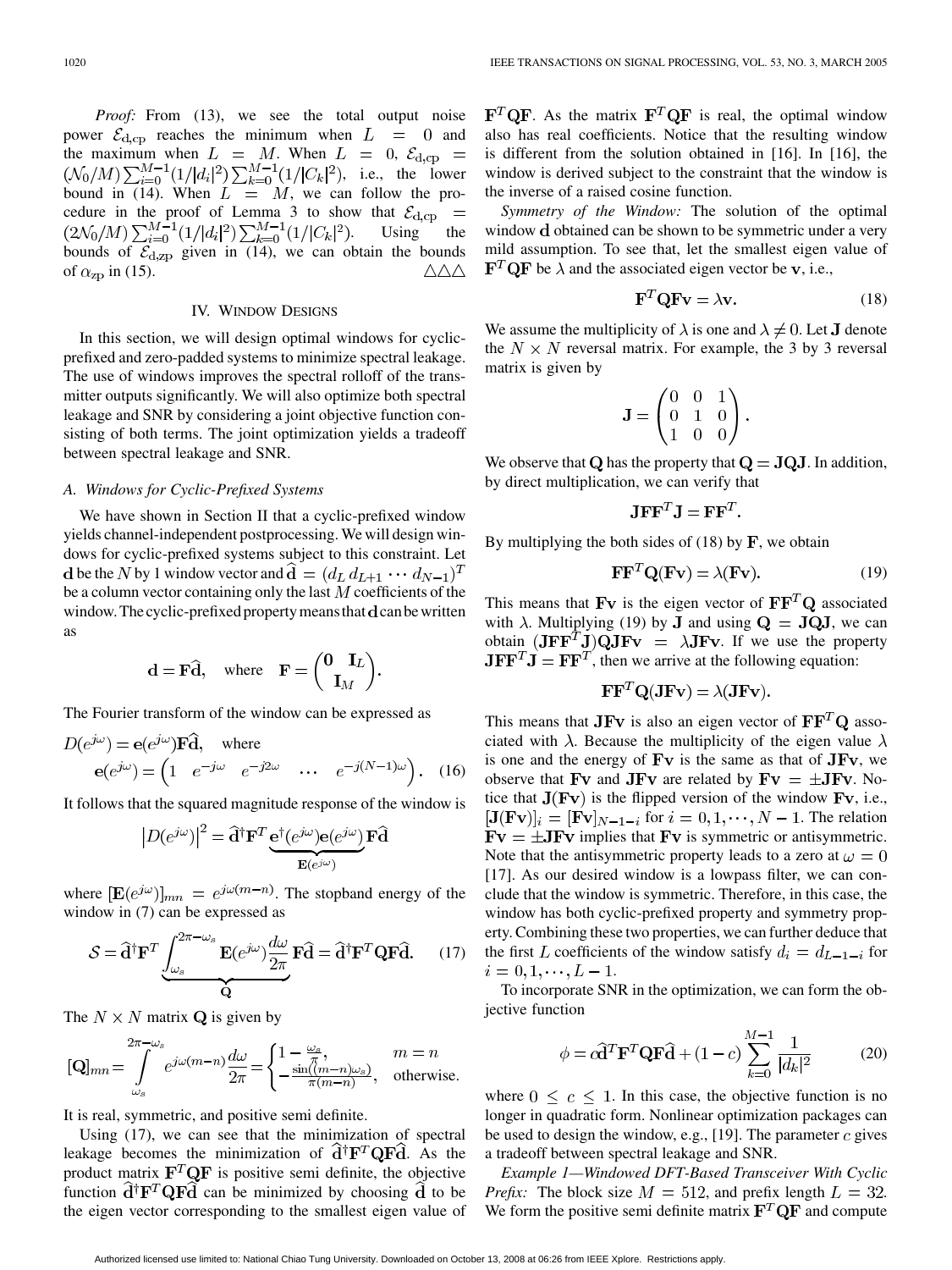

Fig. 5. Example 1. Windows for cyclic-prefixed transceivers. (a) Time-domain plot of the window with minimum spectral leakage. (b) Magnitude response of the window in (a). (c) Power spectral density of the transmit signal.

the eigen vector corresponding to the smallest eigen value to obtain  $d$ . The resulting window  $d$  is as shown in Fig. 5(a). The magnitude response of  $D(e^{j\omega})$  is shown in Fig. 5(b). Fig. 5(c) shows the spectrum of the transmitter output using the window in Fig. 5(a). The subcarriers used are 38 to 99 and 111 to 255, as in [\[16](#page-8-0)]. The subcarriers with indices smaller than 38 are reserved for voice band and upstream transmission, and those with indices between 99 and 111 are for egress control. We see that



Fig. 6. Example 2. Joint optimization for cyclic-prefixed transceivers. (a) Windows obtained by joint optimization of spectral leakage and SNR. (b) Spectral leakage  $\beta_{\rm cp}$  and SNR loss  $\alpha_{\rm cp}$  versus the trade-off factor c. (c) Performances of windowed transceivers.

the spectrum of the windowed output has a much smaller spectral leakage in unused bands.

*Example 2—Joint Optimization, Cyclic Prefix Case:* Using the nonlinear optimization package in [\[19](#page-9-0)], we optimize the window to minimize the objective function in (20) that incorporates both spectral leakage and SNR. The resulting windows for  $c = 0, 0.3$ , and 0.5 are as shown in Fig. 6(a). Fig. 6(b) shows  $\alpha_{\rm cp}$  and  $\beta_{\rm cp}$  versus the trade-off factor c. For example, when  $c = 0.3$ , spectral leakage  $\beta_{cp}$  is 0.4, and  $\alpha_{cp}$  is 1.1 (0.41 dB).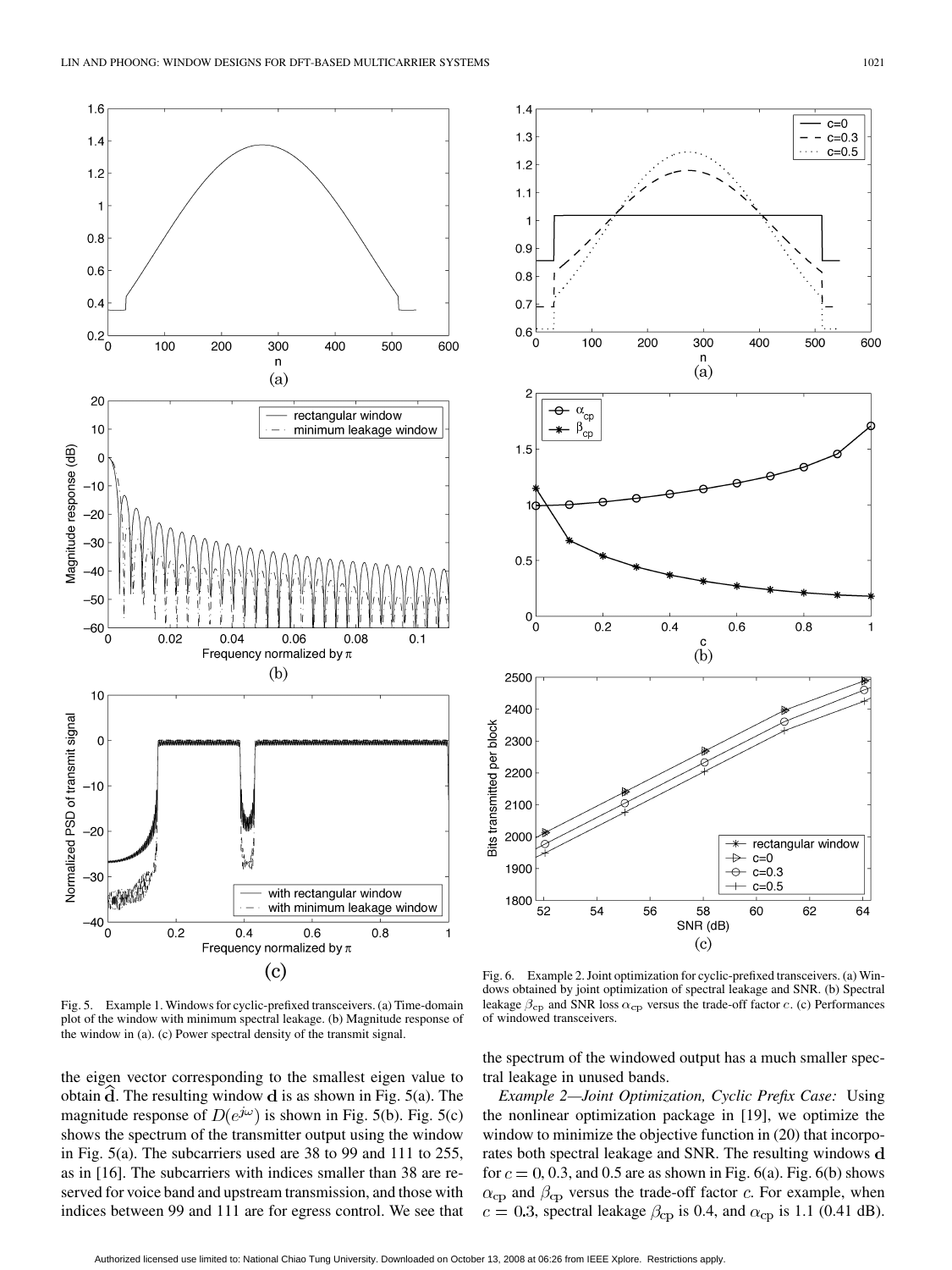Different values of  $c$  give us a different tradeoff between spectral leakage and SNR. As  $c$  increases, we get a smaller spectral leakage  $\beta_{\rm cp}$  at the price of a larger SNR loss. Observe that when  $c = 0$ , the objective function becomes SNR loss only. The resulting window has SNR loss  $\alpha_{cp} = 0.99$ : slightly less than 1.

Fig. 6(c) shows the transmission rate when the symbol error rate is fixed at  $10^{-4}$ . The input  $s_k$  are QAM modulation symbols, and subchannel SNRs are used to determined bit allocation. We have used the same set of subcarriers in Fig. 5(c). The windows are designed using  $c = 0, 0.3$ , and 0.5. The channel used in the simulation is Loop 6, which is a typical channel in carrier serving area [\[2](#page-8-0)], and the channel noise is AWGN. Fig. 6(c) shows the number of bits transmitted per block. For example, when  $SNR = 58 dB$ , 2233 bits, and 2204 bits per block are transmitted, respectively, for  $c = 0.3$  and  $c = 0.5$ . Compared with 2268 bits per block for the rectangular window, the rate losses are only around 1.6% and 2.8%, respectively. For  $c = 0$ , the result is virtually the same as that of the rectangular window.

## *B. Windows for Zero-Padded Systems*

For the zero-padded system, Lemma 2 shows that the postprocessing matrix is channel independent for any choice of window  $\mathbf{d} = (d_0 d_1 \cdots d_{M-1})^T$ . Similar to the cyclic-prefixed case, the Fourier transform of the window function can be expressed as

$$
D(e^{j\omega}) = e(e^{j\omega})\mathbf{Kd}
$$
, where  $\mathbf{K} = \begin{pmatrix} \mathbf{I}_M \\ \mathbf{0} \end{pmatrix}$ 

and the vector  $e(e^{j\omega})$  is as in (16).

Using derivations similar to those for the cyclic-prefixed case, the stopband energy of the window can be written as

$$
\mathcal{S} = \mathbf{d}^{\dagger} \mathbf{K}^T \mathbf{Q} \mathbf{K} \mathbf{d}
$$

where Q is as given in (17). As the matrix  $\mathbf{K}^T \mathbf{Q} \mathbf{K}$  is real, symmetric, and positive semi definite, we can find the optimal window by computing the eigen vector corresponding to the smallest eigen value. One can show that the optimal window is real and symmetric by following a procedure similar to the cyclic prefix case. We can also use the objective function

$$
\phi = c\mathbf{d}^T \mathbf{K}^T \mathbf{Q} \mathbf{K} \mathbf{d} + (1 - c) \sum_{k=0}^{M-1} \frac{1}{|d_k|^2}
$$
(21)

to incorporate SNR in the design. When  $c = 0$ , the window is optimized to minimize the SNR loss  $\sum_{k=0}^{M-1} (1/|d_k|^2)$ . Notice that the function  $1/x$  is convex, which implies

$$
\frac{1}{M} \sum_{k=0}^{M-1} \frac{1}{|d_k|^2} \ge \frac{1}{\frac{1}{M} \sum_{k=0}^{M-1} |d_k|^2} = 1.
$$
 (22)

Using the above inequality, we see that the optimal solution when  $c = 0$  becomes the rectangular window.

*Example 3—Windowed DFT-based Transceiver With Zero Padding:* As in earlier examples, we choose  $M = 512$  and  $L = 32$ . Like the cyclic-prefixed case, we use the nonlinear optimization package in [[19\]](#page-9-0) to optimize the window so that the objective function given in (21) is minimized. The resulting windows for  $c = 0$ , 0.2 and 0.5 are as shown in Fig. 7(a). Notice that the window corresponding to  $c = 0$  is the rectangular window, as we have expected. The magnitude responses of the windows in Fig. 7(a) are shown in Fig. 7(b). The windows



Fig. 7. Example 3. Windows for zero-padded transceivers. (a) Windows obtained by joint optimization of spectral leakage and SNR. (b) Magnitude response of the window in (a). (c) Spectral leakage  $\beta_{\text{zp}}, \alpha_{\text{zp}}$ , lower bound and upper bound of  $\alpha_{\rm zp}$  versus the tradeoff factor c.

correspond to larger  $c$  have better stopband attenuation and hence smaller spectral leakage.

Fig. 7(c) shows  $\beta_{\text{zp}}$  for different trade-off factor c. For the zero-padded transceiver,  $\alpha_{\rm zp}$  is channel dependent. To plot  $\alpha_{\rm zp}$ , we use a random channel of 32 taps, where each tap is an independent Gaussian random variable with unit variance, and a total of 10 000 channel realizations are used. The channel noise is AWGN. The average  $\alpha_{\text{zp}}$  from all the channel realizations is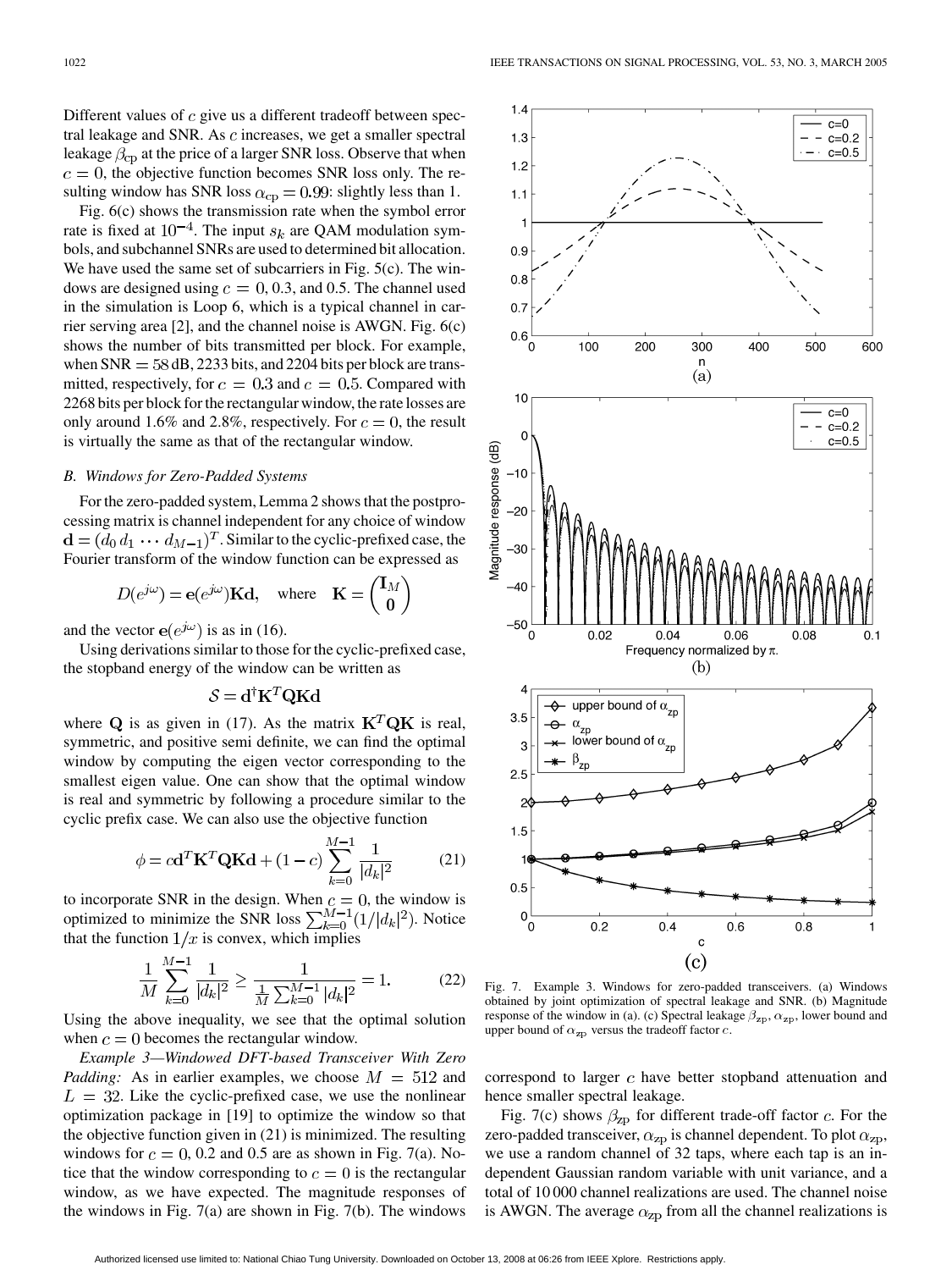<span id="page-8-0"></span>as given in Fig. 7(c). The upper bound and lower bound of  $\alpha_{\text{zp}}$ in (15) are also given in the same plot for comparison. The gap between  $\alpha_{\text{zp}}$  and the lower bound is very small. Similar to the cyclic-prefixed case, we can obtain a tradeoff between SNR and spectral leakage for different  $c$ .

## V. CONCLUSIONS

In this paper, we considered windowed DFT-based multicarrier systems with cyclic prefix and with zero padding. The spectral leakage of the transmit signal can be reduced significantly by using windows. Like earlier works of windowed transceivers, the use of windows at the transmitter side requires postprocessing at the receiver side, which is usually channel dependent. We show that for the cyclic-prefixed system with a zero-forcing receiver, postprocessing is channel independent if the window itself has cyclic-prefixed property. For both cyclic-prefixed and zero-padded systems, the optimal window that minimizes spectral leakage of the transmit signal can be given in closed forms. We also show that postprocessing affects the output SNR. The output SNR can be given in terms of the window and the channel. Furthermore, for both cyclic-prefixed and zero-padded systems with windowing, we can jointly optimize spectral leakage and SNR. The results show that these window designs provide a good tradeoff between SNR and spectral leakage.

## **APPENDIX**

#### PROOF OF LEMMA 1

As there is no interblock interference, we only need to consider intrablock interference, and the transfer function of the system from the transmitter input to the receiver output is a constant matrix **T**. Using  $\mathbf{G}_{cp}$  and  $\mathbf{S}_{cp}$  given in (3), the overall transfer matrix  $T$  is

$$
\mathbf{T} = \mathbf{P}_{\rm cp}\boldsymbol{\Lambda} {\mathbf{W}} \mathbf{H} \mathbf{D}_{\rm cp} {\begin{pmatrix} \mathbf{0} & \mathbf{I}_L \\ \mathbf{I}_M \end{pmatrix}} \mathbf{W}^\dagger
$$

where the matrix **H** is of dimensions  $M \times N$ . It is Toeplitz with the first row given by  $(c_L c_{L-1} \cdots c_0 0 \cdots 0)$ . With the partition of  $D_{cp}$  in (4), we have

$$
\mathbf{T} = \mathbf{P}_{cp} \mathbf{\Lambda} \mathbf{W} \mathbf{H} \begin{pmatrix} \mathbf{0} & \mathbf{D}_0 \\ \mathbf{D}_1 & \mathbf{0} \\ \mathbf{0} & \mathbf{D}_2 \end{pmatrix} \mathbf{W}^{\dagger}.
$$

Let us partition  $H$  as

$$
\mathbf{H} = \begin{pmatrix} \mathbf{C}_0 & \mathbf{C}_1 & \mathbf{0} \\ \mathbf{0} & \mathbf{C}_1 & \mathbf{C}_2 \end{pmatrix}
$$

where  $C_0$  and  $C_2$  are of dimensions  $L \times L$ , and  $C_1$  is  $M \times L$  $(M - L)$ . The matrix **T** can be written as

$$
\mathbf{T} = \mathbf{P}_{cp} \mathbf{\Lambda} \mathbf{W} \begin{pmatrix} \mathbf{C}_1 \mathbf{D}_1 & \mathbf{C}_0 \mathbf{D}_0 \\ \mathbf{C}_2 \mathbf{D}_2 \end{pmatrix} \mathbf{W}^\dagger
$$
(23)  

$$
= \text{trace} \begin{bmatrix} \begin{pmatrix} \mathbf{C}_1 \mathbf{D}_1 & \mathbf{C}_0 \mathbf{D}_2 \end{pmatrix} \end{bmatrix}
$$

$$
= P_{cp}\Lambda W \left[ \begin{pmatrix} C_1D_1 & C_0D_2 \\ C_2D_2 \end{pmatrix} + \begin{pmatrix} 0 & C_0(D_0 - D_2) \\ 0 & 0 \end{pmatrix} \right] W^{\dagger} \quad (24)
$$

$$
= P_{cp} \Lambda W \left[ \underbrace{\begin{pmatrix} C_1 & C_0 \\ C_2 & C_2 \end{pmatrix}}_{C} \begin{pmatrix} D_1 & 0 \\ 0 & D_2 \end{pmatrix} + \begin{pmatrix} 0 & C_0(D_0 - D_2) \\ 0 & 0 \end{pmatrix} \right] W^{\dagger}. \tag{25}
$$

The matrix C is an  $M \times M$  circulant matrix, and by (2), it can be factorized as  $W^{\dagger} \Gamma W$ , where  $\Gamma = \Lambda^{-1}$ . We arrive at the following expression for  $T$ :

$$
\mathbf{T} = \mathbf{P}_{\rm cp} \left[ \mathbf{W} \begin{pmatrix} \mathbf{D}_1 & \mathbf{0} \\ \mathbf{0} & \mathbf{D}_2 \end{pmatrix} \mathbf{W}^{\dagger} + \mathbf{A} \mathbf{W} \begin{pmatrix} \mathbf{0} & \mathbf{C}_0 (\mathbf{D}_0 - \mathbf{D}_2) \\ \mathbf{0} & \mathbf{0} \end{pmatrix} \mathbf{W}^{\dagger} \right].
$$

For a zero-forcing solution,  $P_{cp}$  is the inverse of the matrix in the bracket.  $\triangle \triangle \triangle$ 

#### ACKNOWLEDGMENT

The authors would like to thank Y.-Y. Jian, C.-C. Su, and P.-J. Chung for performing the simulations.

#### **REFERENCES**

- [1] L. J. Cimini, "Analysis and simulation of a digital mobile channel using orthogonal frequency division multiplexing," *IEEE Trans. Commun.*, vol. COM-33, pp. 665–675, Jul. 1985.
- [2] *Asymmetric Digital Subscriber Lines (ADSL)-Metallic Interface*, ANSI T1.413, 1998.
- [3] *Very-High Speed Digital Subscriber Lines (VDSL)-Metallic Interface*, ANSI T1.424, 2002.
- [4] *ISO/IEC*, IEEE Std. 802.11a, 1999.
- [5] *ETSI Digital Video Broadcasting; Framing, Structure, Channel Coding and Modulation for Digital Terrestrial Television (DVB-T)*, ETS 300 744, 1997.
- [6] A. Vahlin and N. Holte, "Optimal finite duration pulses for OFDM," *IEEE Trans. Commun.*, vol. 44, no. 1, pp. 10–14, Jan. 1996.
- [7] H. Nikookar and R. Prasad, "Optimal waveform design for multicarrier transmission through a multipath channel," in *Proc. IEEE Vehicular Tech. Conf.*, vol. 3, May 1997, pp. 1812–1816.
- [8] K. Matheus and K.-D. Kammeyer, "Optimal design of a multicarrier systems with soft impulse shaping including equalization in time or frequency direction," in *Proc. IEEE Global Telecommun. Conf.*, vol. 1, Nov. 1997, pp. 310–314.
- [9] N. Laurenti and L. Vangelista, "Filter design for the conjugate OFDM-OQAM system," in *Proc. First Int. Workshop Image Signal Processing Analysis*, Jun. 2000.
- [10] S. B. Slimane, "Performance of OFDM systems with time-limited waveforms over multipath radio channels," in *Proc. Global Telecommun. Conf.*, 1998.
- [11] Y.-P. Lin and S.-M. Phoong, "OFDM transmitters: analog representation and DFT-based implementation," *IEEE Trans. Signal Process.*, vol. 51, no. 9, pp. 2450–2453, Sep. 2003.
- [12] R. W. Lowdermilk, "Design and performance of fading insensitive orthogonal frequency division multiplexing (OFDM) using polyphase filtering techniques," in *Conf. Rec. Thirtieth Asilomar Conf. Signals, Syst. Comput.*, Nov. 1996.
- [13] H. Boelcskei, P. Duhamel, and R. Hleiss, "Design of pulse shaping OFDM/OQAM systems for high data-rate transmission over wireless channels," in *Proc. IEEE Int. Conf. Commun.*, 1999.
- [14] P. Siohan, C. Siclet, and N. Lacaille, "Analysis and design of OFDM/OQAM systems based on filterbank theory," *IEEE Trans. Signal Processing*, vol. 50, no. 5, pp. 1170–1183, May 2002.
- [15] M. Pauli and P. Kuchenbecker, "On the reduction of the out-of-band radiation of OFDM-signals," in *Proc. IEEE Int. Conf. Commun.*, vol. 3, Jun. 1998, pp. 1304–1308.
- [16] G. Cuypers, K. Vanbleu, G. Ysebaert, M. Moonen, and P. Vandaele, "Combining raised cosine windowing and per tone equalization for RFI mitigation in DMT receivers," in *Proc. IEEE Int. Conf. Commun.*, 2003.